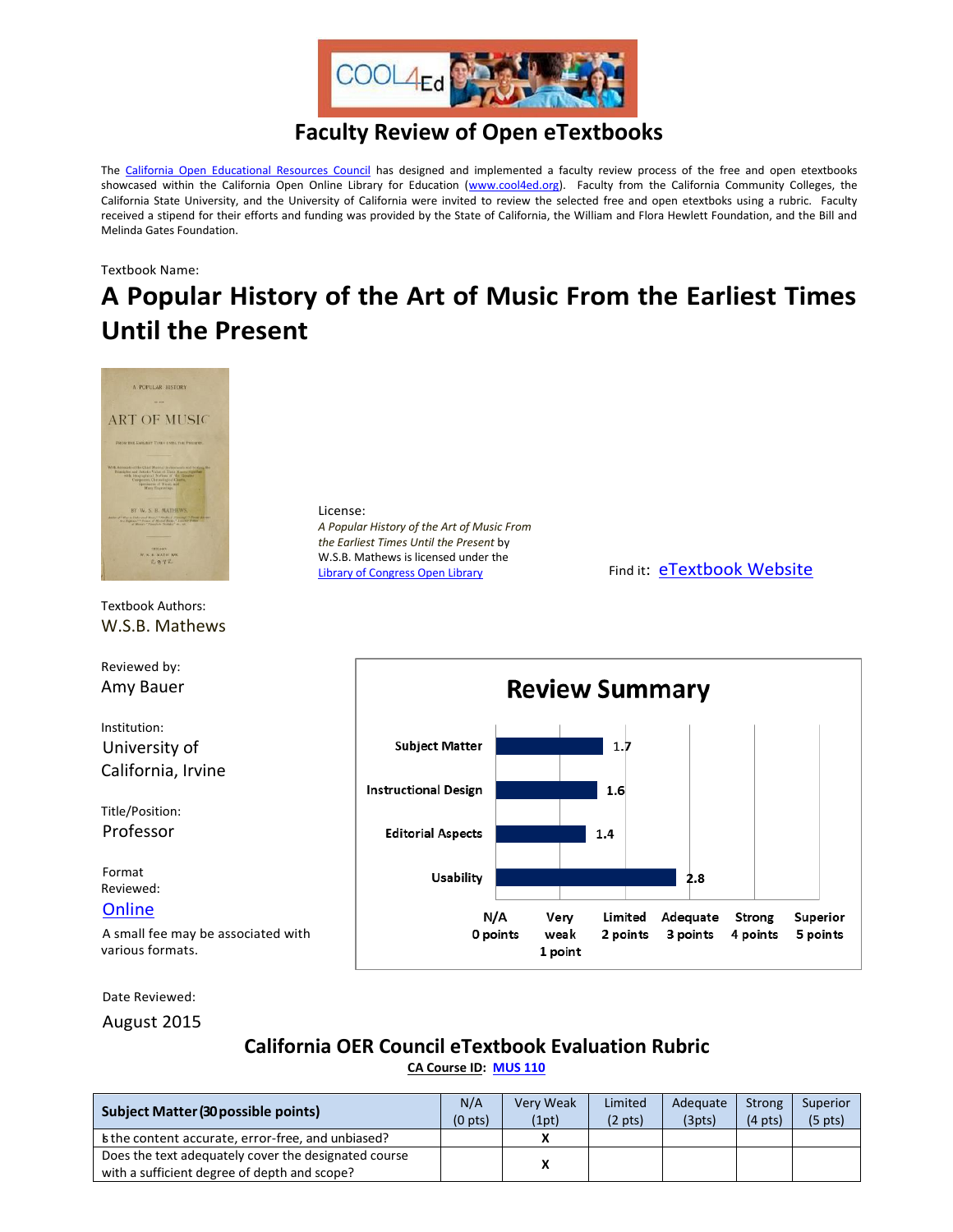| Does the textbook use sufficient and relevant examples<br>to present its subject matter?                                                                                                                                                                       |   |  |  |
|----------------------------------------------------------------------------------------------------------------------------------------------------------------------------------------------------------------------------------------------------------------|---|--|--|
| Does the textbook use a clear, consistent terminology to<br>present its subject matter?                                                                                                                                                                        |   |  |  |
| Does the textbook reflect current knowledge of the<br>subject matter?                                                                                                                                                                                          | х |  |  |
| Does the textbook present its subject matter in a<br>culturally sensitive manner? (e.g. Is the textbook free of<br>offensive and insensitive examples? Does it include<br>examples that are inclusive of a variety of races,<br>ethnicities, and backgrounds?) | χ |  |  |

Total Points: 10 out of 30

Please provide comments on any aspect of the subject matter of this textbook:

- A Popular History of the Art of Music from the Earliest Times to the Present is an open source copy of a music history text from 1891. As such, it is really only of interest to historians of music pedagogy and the intellectual history of music.
- Most of the information contained has been superseded in the 20th c. and beyond (although there are some ancient musics covered "Book First" that we still know little about).
- The information on medieval music is quite outdated, and that on later periods limited (and it only takes reader to the 1880s.)

| Instructional Design (35 possible points)                   | N/A<br>(0 <sub>pts</sub> ) | Very Weak<br>(1pt) | Limited<br>$(2 \text{ pts})$ | Adequate<br>(3pts) | <b>Strong</b><br>$(4 \text{ pts})$ | Superior<br>$(5 \text{ pts})$ |
|-------------------------------------------------------------|----------------------------|--------------------|------------------------------|--------------------|------------------------------------|-------------------------------|
| Does the textbook present its subject materials at          |                            |                    |                              | x                  |                                    |                               |
| appropriate reading levels for undergrad use?               |                            |                    |                              |                    |                                    |                               |
| Does the textbook reflect a consideration of different      | X                          |                    |                              |                    |                                    |                               |
| learning styles? (e.g. visual, textual?)                    |                            |                    |                              |                    |                                    |                               |
| Does the textbook present explicit learning outcomes        | X                          |                    |                              |                    |                                    |                               |
| aligned with the course and curriculum?                     |                            |                    |                              |                    |                                    |                               |
| Is a coherent organization of the textbook evident to the   |                            |                    |                              | X                  |                                    |                               |
| reader/student?                                             |                            |                    |                              |                    |                                    |                               |
| Does the textbook reflect best practices in the instruction | X                          |                    |                              |                    |                                    |                               |
| of the designated course?                                   |                            |                    |                              |                    |                                    |                               |
| Does the textbook contain sufficient effective ancillary    |                            |                    |                              |                    |                                    |                               |
| materials? (e.g. test banks, individual and/or group        | X                          |                    |                              |                    |                                    |                               |
| activities or exercises, pedagogical apparatus, etc.)       |                            |                    |                              |                    |                                    |                               |
| Is the textbook searchable?                                 |                            |                    |                              |                    |                                    |                               |

Total Points: 11 out of 35

Please provide comments on any aspect of the instructional design of this textbook:

Not intended as a textbook.

| <b>Editorial Aspects (25 possible points)</b>                                                                                                                                                                           |   | <b>Very Weak</b><br>(1pt) | Limited<br>$(2 \text{ pts})$ | Adequate<br>(3pts) | <b>Strong</b><br>$(4 \text{ pts})$ | Superior<br>$(5 \text{ pts})$ |
|-------------------------------------------------------------------------------------------------------------------------------------------------------------------------------------------------------------------------|---|---------------------------|------------------------------|--------------------|------------------------------------|-------------------------------|
| Is the language of the textbook free of grammatical,<br>spelling, usage, and typographical errors?                                                                                                                      |   |                           | x                            |                    |                                    |                               |
| Is the textbook written in a clear, engaging style?                                                                                                                                                                     |   |                           |                              | x                  |                                    |                               |
| Does the textbook adhere to effective principles of<br>design? (e.g. are pages latid0out and organized to be<br>clear and visually engaging and effective? Are colors,<br>font, and typography consistent and unified?) |   | x                         |                              |                    |                                    |                               |
| Does the textbook include conventional editorial<br>features? (e.g. a table of contents, glossary, citations and<br>further references)                                                                                 |   | X                         |                              |                    |                                    |                               |
| How effective are multimedia elements of the textbook?<br>(e.g. graphics, animations, audio)                                                                                                                            | x |                           |                              |                    |                                    |                               |

Total Points: 7 out of 25

Please provide comments on any editorial aspect of this textbook:

| Usability (25 possible points)                                                                                                              | N/A                 | <b>Verv Weak</b> | Limited           | Adequate | <b>Strong</b>     | Superior          |
|---------------------------------------------------------------------------------------------------------------------------------------------|---------------------|------------------|-------------------|----------|-------------------|-------------------|
|                                                                                                                                             | (0 <sub>pts</sub> ) | (1pt)            | $(2 \text{ pts})$ | (3pts)   | $(4 \text{ pts})$ | $(5 \text{ pts})$ |
| Is the textbook compatible with standard and commonly<br>available hardware/software in college/university campus<br>student computer labs? |                     |                  |                   |          |                   |                   |